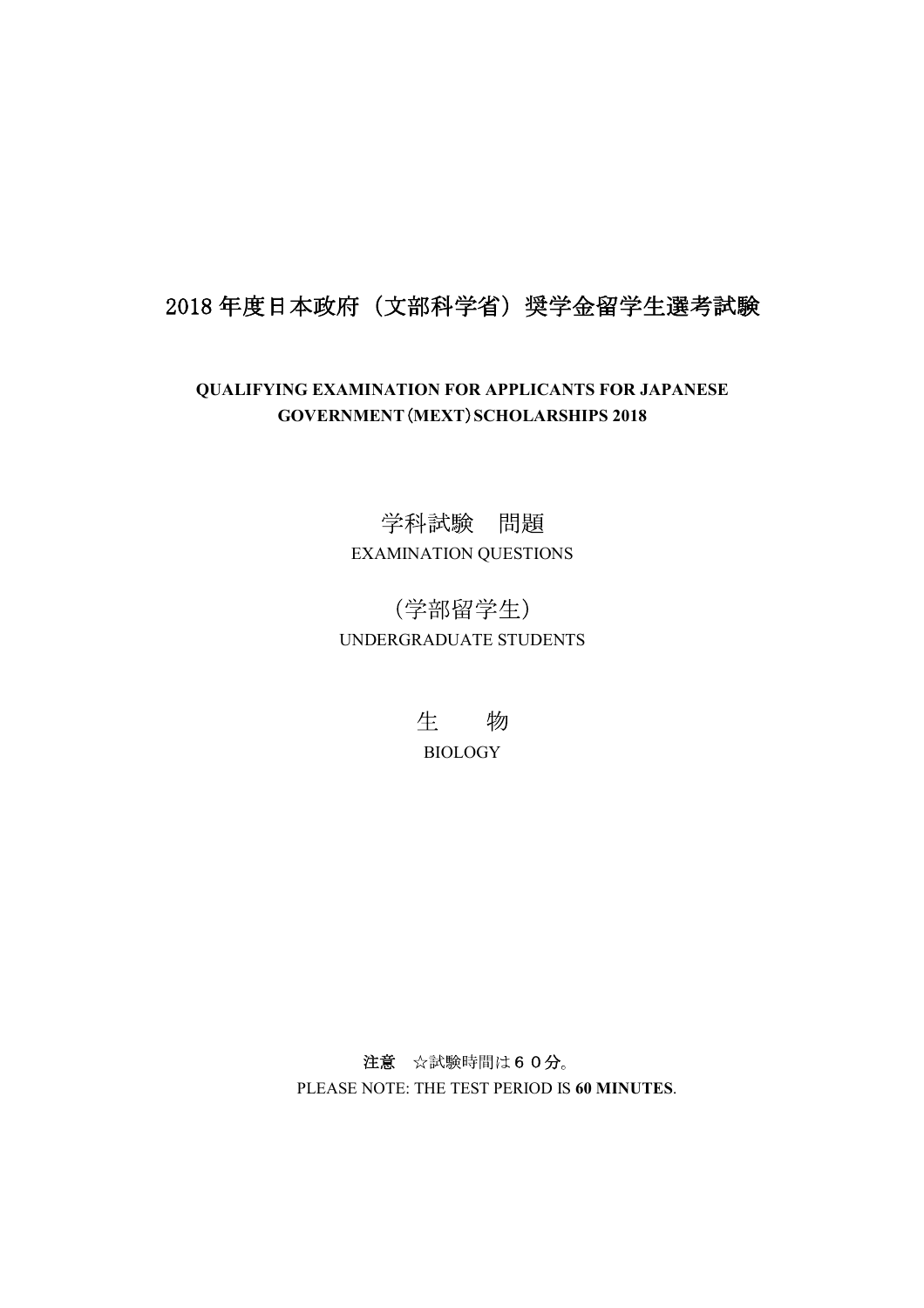(2018)

|                | Nationality | No.                                                  |       |  |
|----------------|-------------|------------------------------------------------------|-------|--|
| <b>BIOLOGY</b> | Name        | (Please print full name, underlining<br>family name) | Marks |  |

I. Read the following passage and answer the subsequent questions using the answer sheet.

 Plants advanced to land during the process of evolution. Pteridophytes such as ferns were able to tolerate dry conditions on the ground thanks to the evolution of their structure. They developed a transportation system called  $\begin{bmatrix} 1 \\ 1 \end{bmatrix}$ , which allowed them to absorb water and nutrition through their roots, which were then provided to the whole plant body through  $\begin{bmatrix} 1 \\ 1 \end{bmatrix}$ .  $\begin{bmatrix} 1 \\ 1 \end{bmatrix}$  is tube-structured tissue that forms networks by connecting to each other. Furthermore, pteridophytes developed small holes called  $\begin{bmatrix} 2 \\ 1 \end{bmatrix}$  on the surfaces of aboveground parts of the plant, and established a system that enabled them to control the water loss by transpiration and provide water and nutrition absorbed through the roots to the aboveground parts through transpiration streams. By establishing a system to tolerate dry conditions on the ground, pteridophytes were able to adapt to this new environment, but  $_1$  the range of their distribution has been limited due to the way the plants reproduces. In  $\begin{bmatrix} 3 \\ 1 \end{bmatrix}$ , which appeared after the evolution of pteridophytes, reproduction under dry conditions became possible.  $\begin{bmatrix} 3 \\ 1 \end{bmatrix}$  also developed a layer of  $\begin{bmatrix} 4 \\ 1 \end{bmatrix}$  covering aboveground parts in order to suppress water loss from plant tissues other than [ 2 ], and since the Mesozoic Era there had been an expansion of the distributed areas. In  $\begin{bmatrix} 3 \\ 1 \end{bmatrix}$ , there are two groups, the  $\begin{bmatrix} 5 \\ 1 \end{bmatrix}$  and  $\begin{bmatrix} 6 \\ 1 \end{bmatrix}$ , 2 with different reproductive organs. The [ 5 ] have no petals and calyxes in their flowers, exposing  $\begin{bmatrix} 7 \\ 1 \end{bmatrix}$ , whereas the  $\begin{bmatrix} 6 \\ 1 \end{bmatrix}$  have petals and calyxes in their flowers, with their  $\begin{bmatrix} 7 \\ 1 \end{bmatrix}$  within the  $\begin{bmatrix} 8 \\ 1 \end{bmatrix}$ .

In a  $\lceil 1 \rceil$ , which made it possible for plants to advance to the land, there are 3 two transportation tissues in many  $\begin{bmatrix} 6 \\ 1 \end{bmatrix}$ . The first one is  $\begin{bmatrix} 9 \\ 1 \end{bmatrix}$ , generally transporting water. The other is  $\lceil 10 \rceil$ , transporting nutrition. Both  $\lceil 9 \rceil$  and [ 10 ] are major components of [ 11 ] and [ 12 ], respectively.

 $B-1$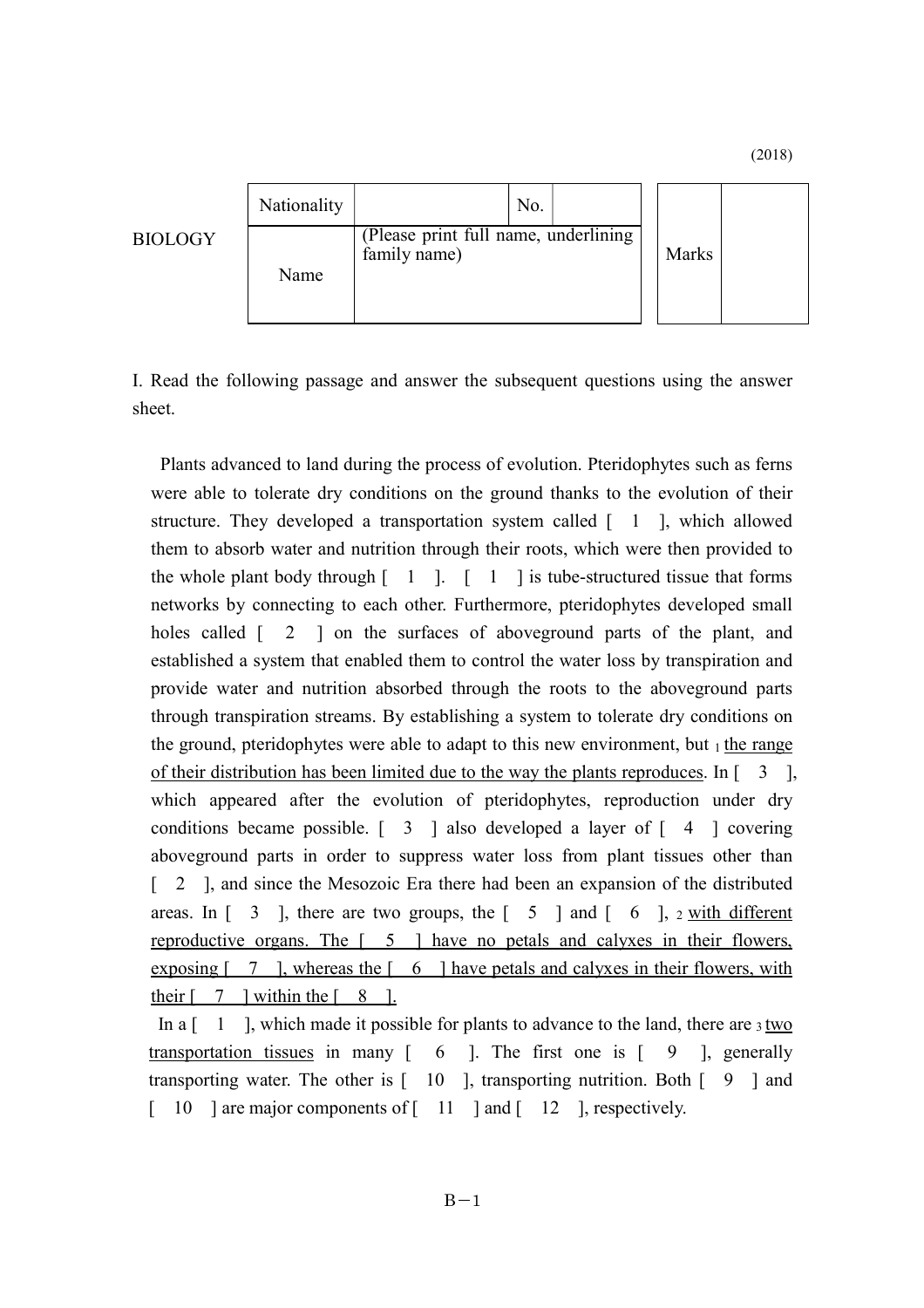1. Fill in the blanks ( $\begin{bmatrix} 1 \\ -1 \end{bmatrix}$  = [12 \]) in the above passage from the list given below and record the appropriate letters  $(A-Z)$  in the designated spaces  $(I-1)(1)-(12)$  on the answer sheet.

|   | A algae                 | Β           | angiosperms |    | anther                  |
|---|-------------------------|-------------|-------------|----|-------------------------|
|   | D bryophytes            | E           | cortex      | F  | cuticle                 |
|   | G dicotyledonous plants |             | H epidermis | 1  | gymnosperms             |
|   | J leaf vein             |             | K lenticels | L  | monocotyledonous plants |
|   | M ovaries               | N           | ovules      | O  | palisade tissue         |
|   | P peduncles             | $\mathbf O$ | phloem      | R. | pollen                  |
|   | S rhizosphere           | T           | seed plants | U  | sieve tubes             |
| V | stigmas                 | W           | stomata     | X  | vascular bundle         |
|   | Y vessels               |             | xylem       |    |                         |
|   |                         |             |             |    |                         |

- 2 Which of the following sentences is incorrect as an explanation of the reproductive system of pteridophytes, as shown in the underlined part 1 above? Record the letter  $(A-E)$  indicating the incorrect sentence in the designated space  $(I-2)$  on the answer sheet.
	- A Sporangia are formed on the sporophytes.
	- B The sporophytes parasitize on the gametophytes.
	- C Archegonia and antheridia are formed on the prothallus.
	- D Fertilization occurs during a humid period, such as a rainy day.
	- E Spores are formed in the prothallus.
- 3 Which of the following sentences is incorrect as an explanation of the differences between [ 5 ] and [ 6 ] due to their reproductive organs, as shown in the underlined part 2 above? Record the letter  $(A-E)$  for the incorrect sentence in the designated space  $(I-3)$  on the answer sheet.
	- A In [ 5 ], many plants have anemophilous (wind-pollinated) flowers.
	- B In [ 6 ], morphologies of flowers are remarkably diversified.
	- C The fertilization of  $\begin{bmatrix} 5 \\ 1 \end{bmatrix}$  is generally tolerant to dry conditions.
	- D In [ 6 ], many plants have entomophilous (insect-pollinated) flowers.
	- E In [ 6 ], some plants develop large fruits.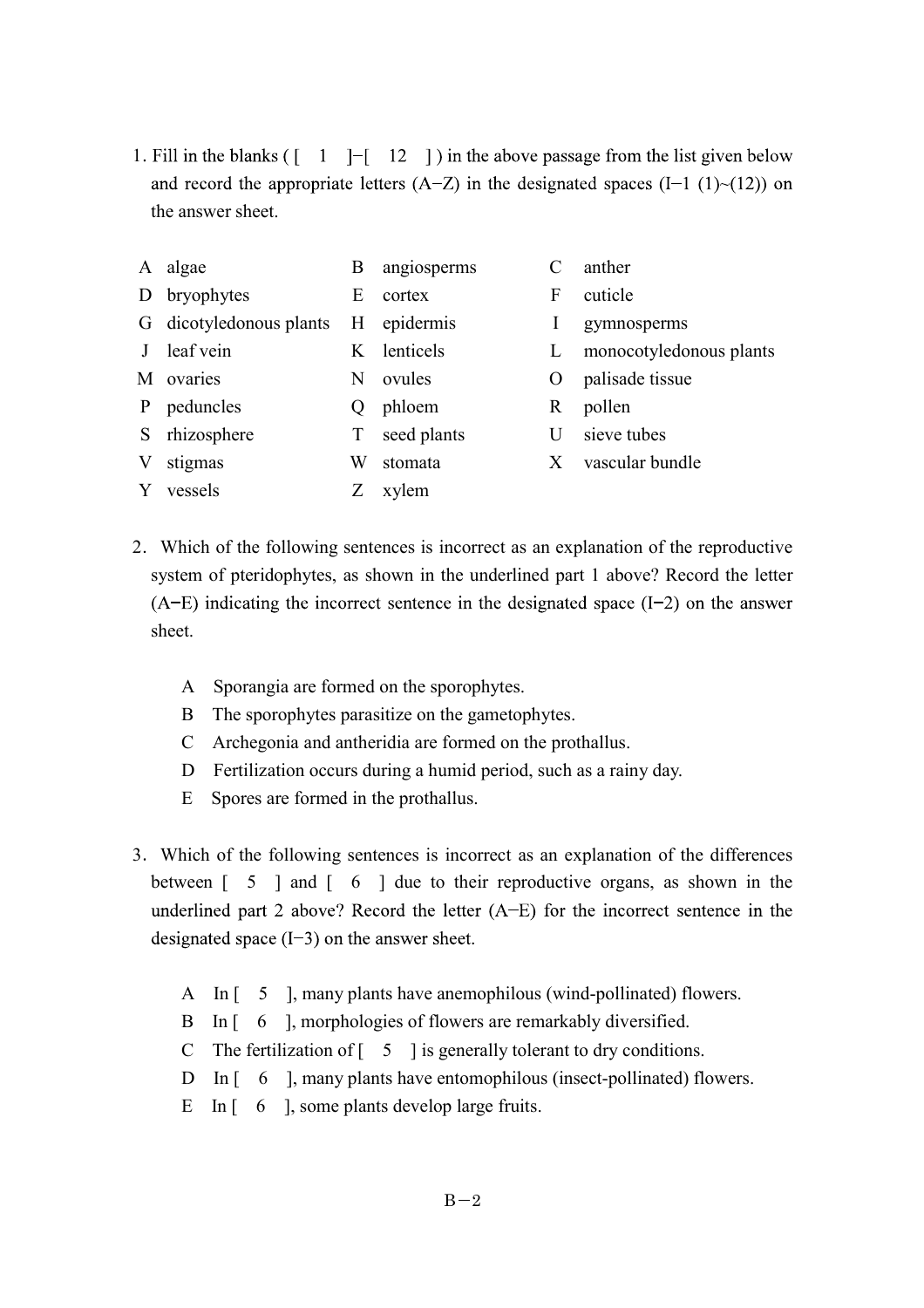- 4 Which of the following sentences is inappropriate as an explanation of the two transportation tissues indicated in the underlined part 3 above? Record the letter  $(A-E)$  for the inappropriate sentence in the designated space  $(I-4)$  on the answer sheet.
	- A  $\left[ 9 \right]$  are the continuum of dead cells.
	- B  $\begin{bmatrix} 10 \\ 10 \end{bmatrix}$  are the continuum of living cells.
	- C In [ 10 ], plate-like tissues are developed between cells.
	- D In [ 9 ], the structure to divide cells has not been lost.
	- E If  $\lceil 12 \rceil$ , including  $\lceil 10 \rceil$ , is eliminated, plants die.

II. Read the following passage and answer the subsequent questions using the answer sheet.

Plant cells are surrounded with  $\begin{bmatrix} 1 \\ 1 \end{bmatrix}$  is consisting of 1 phospholipid bilayers. On the surface of  $\begin{bmatrix} 1 \\ 1 \end{bmatrix}$ ,  $\begin{bmatrix} 2 \\ 1 \end{bmatrix}$  is are sporadically embedded.  $\begin{bmatrix} 2 \\ 3 \end{bmatrix}$  is are a kind of [ 3 ]s, through which water and nutrients are transported. In plant cells, there are a  $\begin{bmatrix} 4 \end{bmatrix}$  and various  $\begin{bmatrix} 5 \end{bmatrix}$  s. A  $\begin{bmatrix} 4 \end{bmatrix}$  is surrounded by a membrane consisting of phospholipids like  $\begin{bmatrix} 1 \\ 1 \end{bmatrix}$  and it has many tiny holes called  $\begin{bmatrix} 6 \\ 5 \end{bmatrix}$  s.  $\begin{bmatrix} 7 \\ 1 \end{bmatrix}$ , which records genetic information, is stored in a  $\begin{bmatrix} 4 \\ 1 \end{bmatrix}$ . Based on the genetic information written in  $\begin{bmatrix} 7 \\ 1 \end{bmatrix}$ , 2 diversified  $\begin{bmatrix} 3 \\ 1 \end{bmatrix}$  are synthesized. Major  $\begin{bmatrix} 5 \\ 1 \end{bmatrix}$  s of plant cells include  $\begin{bmatrix} 8 \\ 1 \end{bmatrix}$  s,  $\begin{bmatrix} 9 \\ 1 \end{bmatrix}$ ,  $\begin{bmatrix} 10 \\ 1 \end{bmatrix}$  s and  $\begin{bmatrix} 11 \\ 1 \end{bmatrix}$ , with their special functions. Except for [ 8 ], they are surrounded by a membrane consisting of phospholipids just like a  $\begin{bmatrix} 4 \\ 1 \end{bmatrix}$ .  $\begin{bmatrix} 8 \\ 1 \end{bmatrix}$  is have very fine particle structures and are floating in cytoplasm or fixed on the membrane of  $\begin{bmatrix} 11 & 1 & 3 \end{bmatrix}$  9 and  $\begin{bmatrix} 10 & 1s \end{bmatrix}$ have their own  $\begin{bmatrix} 7 \\ 1 \end{bmatrix}$  independent from those stored in a  $\begin{bmatrix} 4 \\ 1 \end{bmatrix}$ .  $\begin{bmatrix} 10 \\ 10 \end{bmatrix}$  is are specific to plants and not observed in animals.

Plant cells are further surrounded by very tight and tough tissues called [ 12 ]s. Major components of plant  $\lceil 12 \rceil$  is are one of the polysaccharides,  $\lceil 13 \rceil$ . The main functions of [ 12 ] are the protection of cells and the maintenance and strengthening of the structure of plant body.

1. Fill in the blanks  $($ [ 1 ] -[ 13 ] ) in the above passage from the list given below and record the appropriate letters  $(A-Z)$  in the designated spaces  $(II-1 (1)~(13))$  on the answer sheet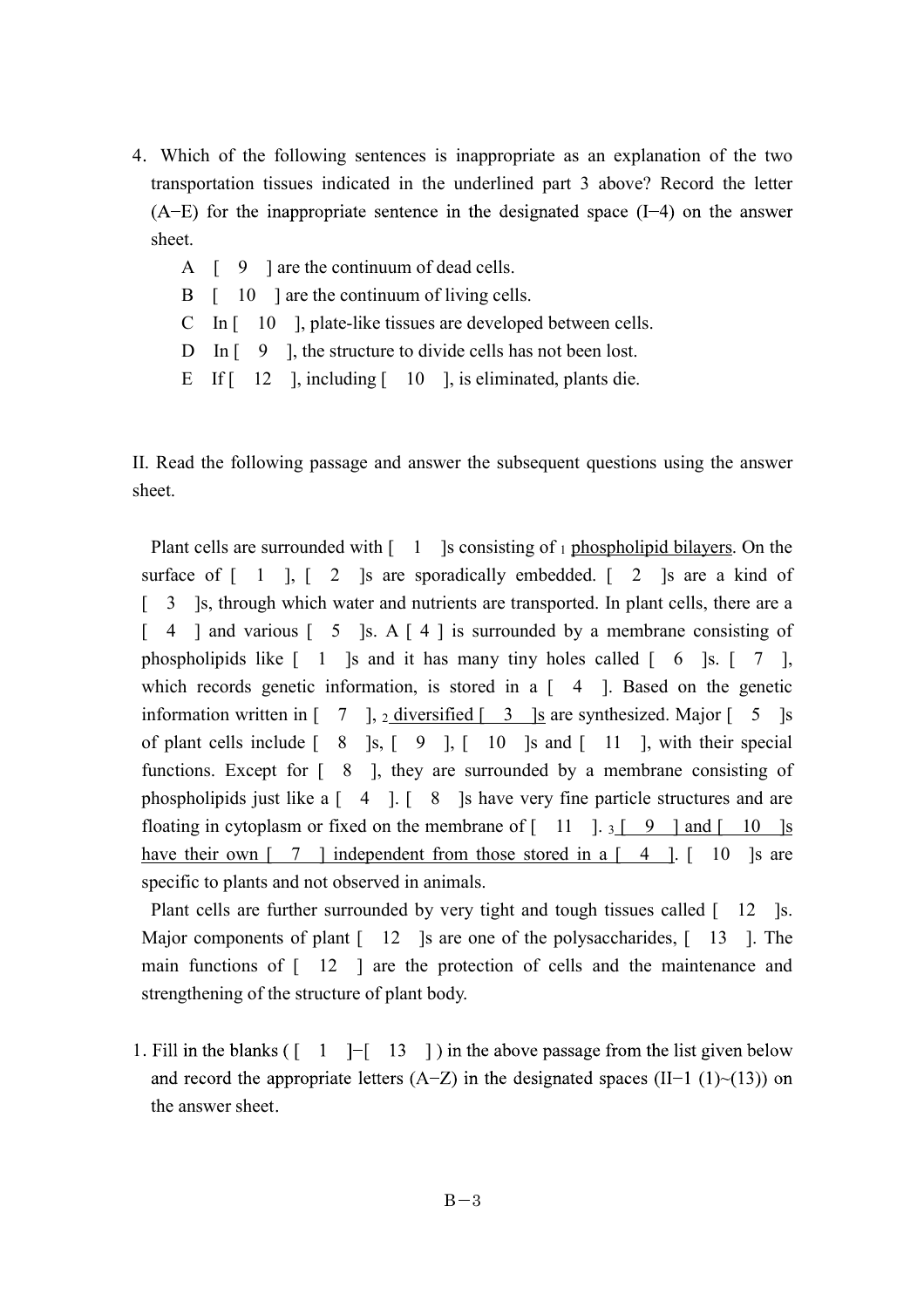|   | ADP          | В  | <b>ATP</b>   |    | cell membrane        |
|---|--------------|----|--------------|----|----------------------|
| Ð | cellulose    | E  | cell wall    | F  | centrosome           |
| G | channel      | H. | chloroplast  | I  | collagen             |
|   | cristae      | K  | <b>DNA</b>   |    | endoplasmic reticula |
|   | M glucose    | N  | Golgi body   | Ő  | lysosome             |
| P | mitochondria | Ő  | nuclear pore | R. | nucleus              |
| S | organelle    | T  | organic acid | U  | protein              |
| V | ribosome     | W  | <b>RNA</b>   | X  | stroma               |
|   | sucrose      |    | thylakoid    |    |                      |

- 2 Which of the following sentences is incorrect as an explanation of phospholipids, as shown in the underlined part 1 above, and biological membranes like  $\begin{bmatrix} 1 \\ 1 \end{bmatrix}$ consisting of phospholipids? Record the letter  $(A-E)$  indicating the incorrect sentence in the designated space  $(II-2)$  on the answer sheet.
	- A Thin bilayers of phospholipid molecules form the structure of biological membranes.
	- B Phospholipids have both hydrophobic and hydrophilic properties.
	- C Biological membranes consisting of phospholipids are soft and flexible.
	- D Phospholipids of biological membranes are easily permeable to water soluble substances.
	- E Due to the existence of biological membranes of a  $\begin{bmatrix} 4 \\ 1 \end{bmatrix}$  and some of [ 5 ]s consisting of phospholipids, the inside of the biological membranes can be isolated from cytoplasm rich in moisture.
- 3. Which statement is incorrect about the biosynthesis of  $\begin{bmatrix} 3 \\ 1 \end{bmatrix}$ , shown in the underlined part 2 above? Record the letter  $(A-E)$  for the incorrect sentence in the designated space  $(II-3)$  on the answer sheet.
	- A Genetic information recorded in [ 7 ] is shown as the arrangement of the nucleotides.
	- B Genetic information recorded in [ 7 ] is translated to some substances in the  $\begin{bmatrix} 4 \end{bmatrix}$ .
	- C Genetic information recorded in [ 7 ] is transported through [ 6 ] to the outside of the  $[4 \ 1]$ .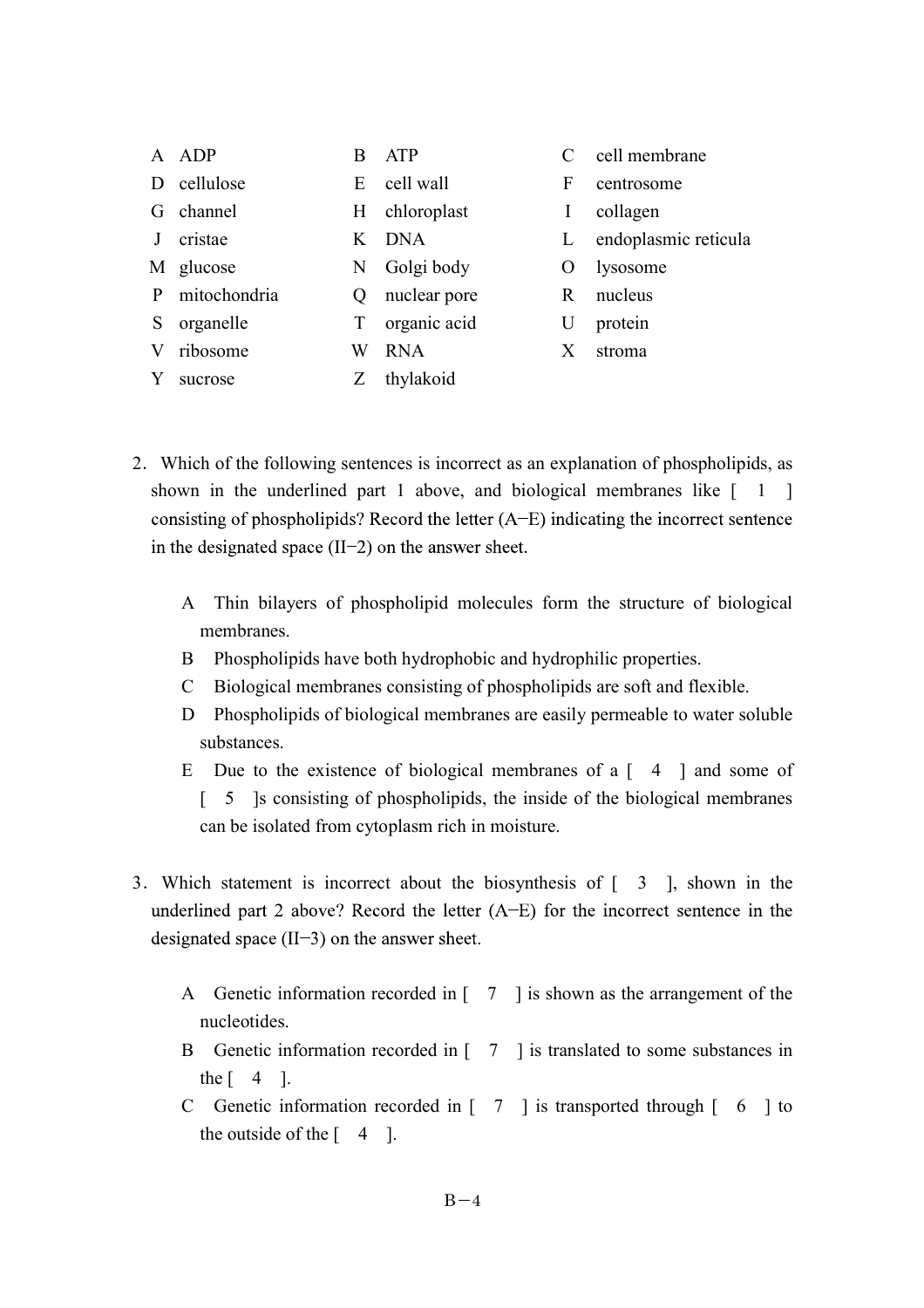- D Based on the genetic information transported to the outside of the  $\begin{bmatrix} 4 \end{bmatrix}$ ,  $\begin{bmatrix} 3 \\ 1 \end{bmatrix}$  are synthesized in  $\begin{bmatrix} 8 \\ 1 \end{bmatrix}$  s.
- E Genetic information recorded in  $\begin{bmatrix} 7 \\ 1 \end{bmatrix}$  shows the composition of amino acids of the target  $\begin{bmatrix} 3 \\ 1 \end{bmatrix}$ .
- 4 Which of the following sentences is incorrect about the fact that both [ 9 ] and [ 10 ]s have their own [ 7 ], as described in the underlined part 3 above? Record the letter  $(A-E)$  for the incorrect sentence in the designated space  $(II-4)$  on the answer sheet.
	- A The fact that both  $\begin{bmatrix} 9 \\ 10 \end{bmatrix}$  and  $\begin{bmatrix} 10 \\ 10 \end{bmatrix}$  is have their own  $\begin{bmatrix} 7 \\ 1 \end{bmatrix}$  suggests that these two [ 5 ]s were originally independent organisms in the past.
	- B  $\begin{bmatrix} 7 \\ 1 \end{bmatrix}$  in  $\begin{bmatrix} 9 \\ 1 \end{bmatrix}$  and  $\begin{bmatrix} 10 \\ 10 \end{bmatrix}$  is function as genes similarly to  $\begin{bmatrix} 7 \\ 1 \end{bmatrix}$  in the  $\lceil 4 \rceil$ .
	- C  $\begin{bmatrix} 7 \\ 1 \end{bmatrix}$  in  $\begin{bmatrix} 9 \\ 1 \end{bmatrix}$  and  $\begin{bmatrix} 10 \\ 10 \end{bmatrix}$  is follow the Mendelian laws similarly to  $\begin{bmatrix} 7 \\ 1 \end{bmatrix}$  in the  $\begin{bmatrix} 4 \\ 1 \end{bmatrix}$ .
	- D Genetic information recorded in [ 7 ] of [ 9 ] are transferred only from the maternal parent to the offspring.
	- E Genetic information recorded in  $\begin{bmatrix} 7 \\ 10 \end{bmatrix}$  of  $\begin{bmatrix} 10 \\ 10 \end{bmatrix}$  are transferred only from the maternal parent to the offspring.

III. Animals possess a mechanism to remove foreign substances when such substances invade the animal body, and this mechanism is called immunity. Read the following passage on the immunity of mammals and answer the subsequent questions 1–4.

1When a foreign substance invades an animal body,  $\begin{bmatrix} 1 \\ 1 \end{bmatrix}$  and  $\begin{bmatrix} 2 \\ 1 \end{bmatrix}$  ingest the substance and digest it. This process is called  $\begin{bmatrix} 3 \\ \end{bmatrix}$ . When a foreign substance is ingested by  $\begin{bmatrix} 1 \\ 1 \end{bmatrix}$ , the information on this substance is passed to a type of lymphocyte,  $\begin{bmatrix} 4 \end{bmatrix}$ . Then, the  $\begin{bmatrix} 4 \end{bmatrix}$  come to specifically attack the foreign substance, and activate another type of lymphocyte, [ 5 ]. An antigen is a molecule capable of inducing a specific immune response.  $_3$  Activated  $\begin{bmatrix} 5 \\ 1 \end{bmatrix}$  synthesize antibodies specifically binding the antigen, and secrete the antibodies into the blood plasma.

4An antibody is a protein that is synthesized based on an immunoglobulin gene, and has great diversity in its molecular structure. There are several types of antibody, and the most common type is immunoglobulin G (IgG).  $5$ When the same antigen invades again, a stronger immune response is induced.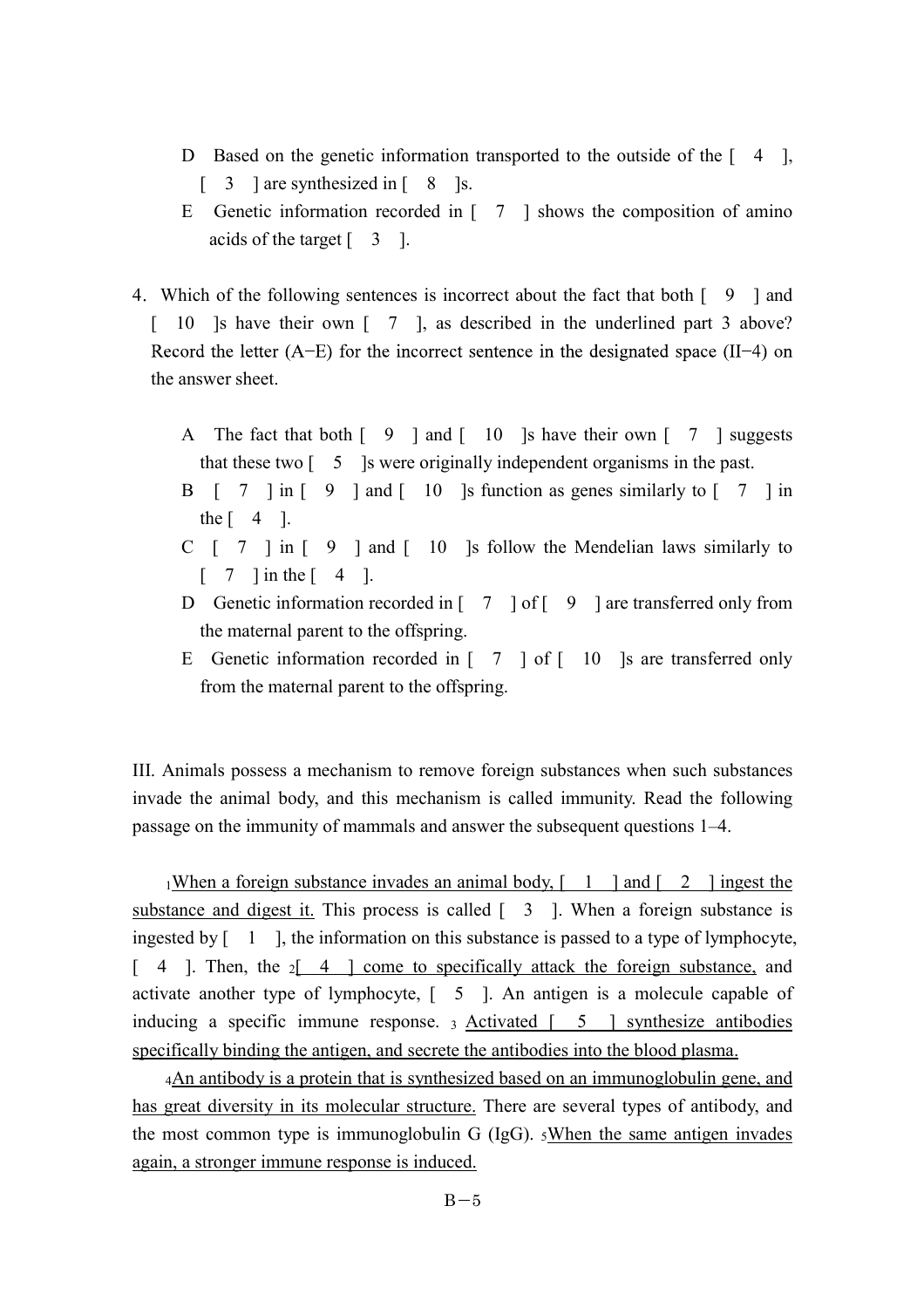1. Fill in the blanks  $($   $\begin{bmatrix} 1 \\ -1 \end{bmatrix}$ - $\begin{bmatrix} 5 \\ 1 \end{bmatrix}$  in the above passage from the list given below and record the appropriate letters (A-O) in the designated spaces (III-1 (1) $\sim$ (5)) on the answer sheet.

|   | A acidophils                          | B antigen-antibody reaction C apoptosis |                |
|---|---------------------------------------|-----------------------------------------|----------------|
|   | D B cells                             | E basophils                             | F erythrocytes |
|   | G immunological tolerance H iPS cells |                                         | I macrophages  |
| J | mastocytes                            | K mitosis                               | L neutrophils  |
|   | M phagocytosis                        | N stem cells                            | O T cells      |

- 2. Immunity is divided into innate immunity and acquired immunity. Among the underlined parts 1-3 above, which can be categorized as innate immunity? Record the letter  $(A-E)$  for the most appropriate response in the designated space (III-2) on the answer sheet.
	- A underlined part 1
	- B underlined part 2
	- C underlined part 3
	- D underlined parts 1 and 2
	- E underlined parts 2 and 3
- 3. Which statements are incorrect about antibody molecules shown in the underlined part 4? Choose the two incorrect sentences from A–E, and record the letters in the designated spaces (III-3(1) $\sim$ (2)) on the answer sheet.
	- A An antibody (IgG) consists of 3 polypeptides (2 light chains and 1 heavy chain) that are connected with disulfide (S-S) bonds.
	- B An antibody (IgG) is Y-shaped, and each of the two arms of the Y binds to an antigen, and therefore many antigens and antibodies connect to form a complex.
	- C Diversity of antibody molecules depends on variable regions that exist both in light and heavy chains.
	- D Diversity of antibody molecules is generated by recombination of immunoglobulin genes.
	- E The number of immunoglobulin genes corresponds to the number of diverse antibody structures.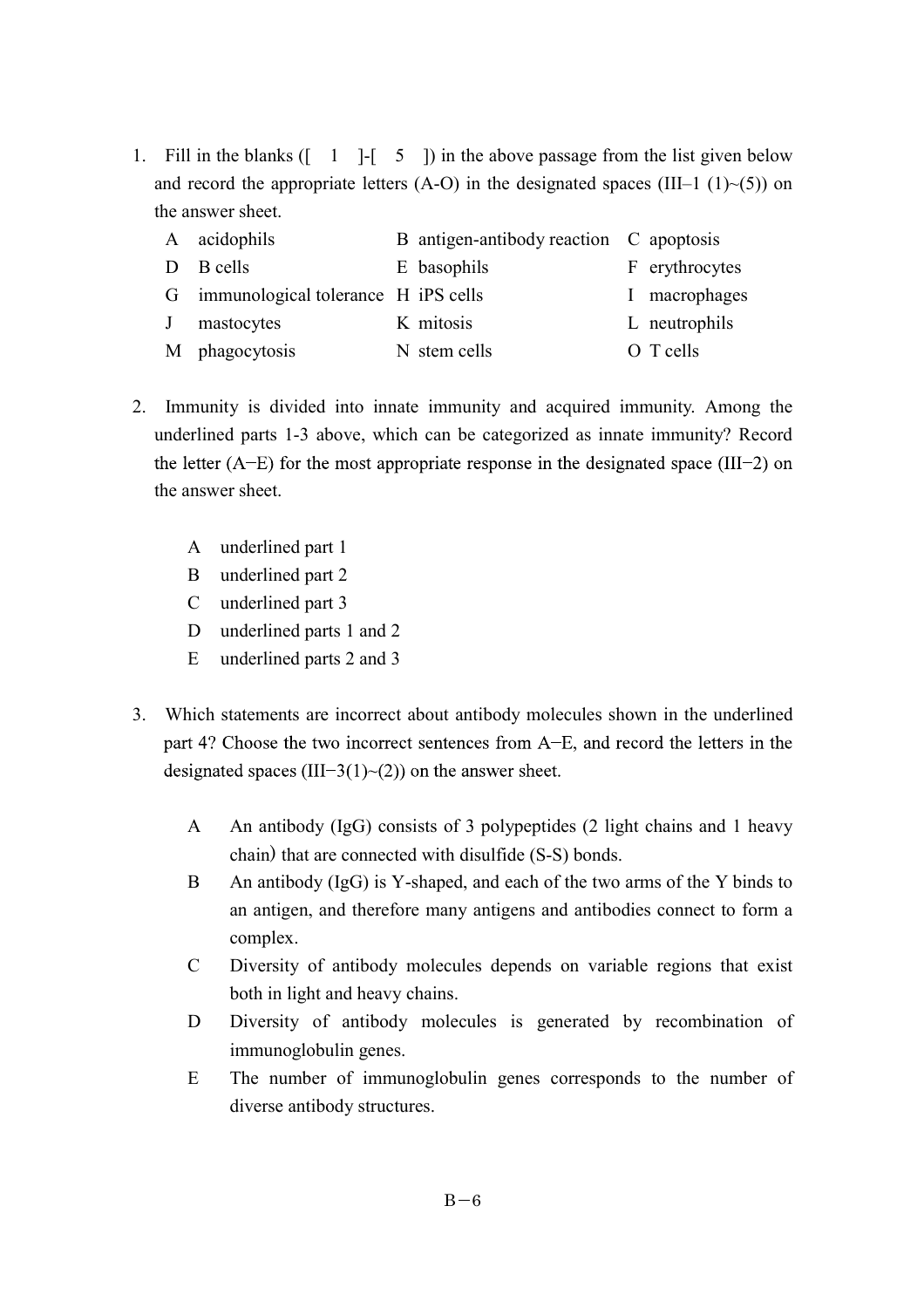- 4. Which statements are incorrect about the immune response shown in the underlined part 5? Choose the two incorrect sentences from A-E, and record the letters in the designated spaces (III-4(1) $\sim$ (2)) on the answer sheet.
	- A This response depends on the antigen information memorized in the lymphocytes.
	- B This response depends on the antigen information memorized in the brain.
	- C Both vaccine and serum therapy are based on this response.
	- D This response is called secondary immune response.
	- E This response is not only strong but also starts promptly.

IV. Read the following passage and answer the subsequent questions 1–4.

 The coefficient of relatedness is defined as the probability that two individuals share an allele. In humans, because an individual obtains approximately the same number of genes from its mother and father, the coefficient of relatedness between a parent and a child is assumed to be [ a ], and that between brothers or sisters with the same parents is assumed to be  $\begin{bmatrix} b \\ \end{bmatrix}$ . In Hymenoptera, including honey bees and [ 1 ], a female is diploid developing from a fertilized egg, and a male is haploid developing from an unfertilized egg. Therefore, the coefficient of relatedness between a mother and a daughter is  $\lceil c \rceil$ , and that between sisters with the same parents is  $\begin{bmatrix} d & 1 \end{bmatrix}$ .

1The criterion of eusociality is a division of labor into reproductive and non-reproductive castes. Individuals in the non-reproductive caste help to nurse progeny of other individuals, without producing their own progeny. In Hymenoptera, workers do not reproduce and help to nurse their sisters. Because organisms evolve to produce more progeny in Darwin's theory of evolution, it had long been a mystery that a certain individual never reproduces. However, this was reasonably explained by considering the number of offspring of related individuals.

 Although 2 eusociality has been found in Hymenoptera most frequently, it has long been known that  $\begin{bmatrix} 2 \\ 1 \end{bmatrix}$ , in which both females and males are diploid, show eusociality. In recent years, moreover, eusociality was demonstrated in other insects such as aphids, crustaceans, and  $\begin{bmatrix} 3 \\ 1 \end{bmatrix}$  in mammals also.

1. Fill in the blanks  $(I \ a \ ]-\lceil d \rceil$  in the above passage with appropriate numeral values and record the values to the second decimal place in the designated spaces  $(IV-1 (a)~(d))$  on the answer sheet.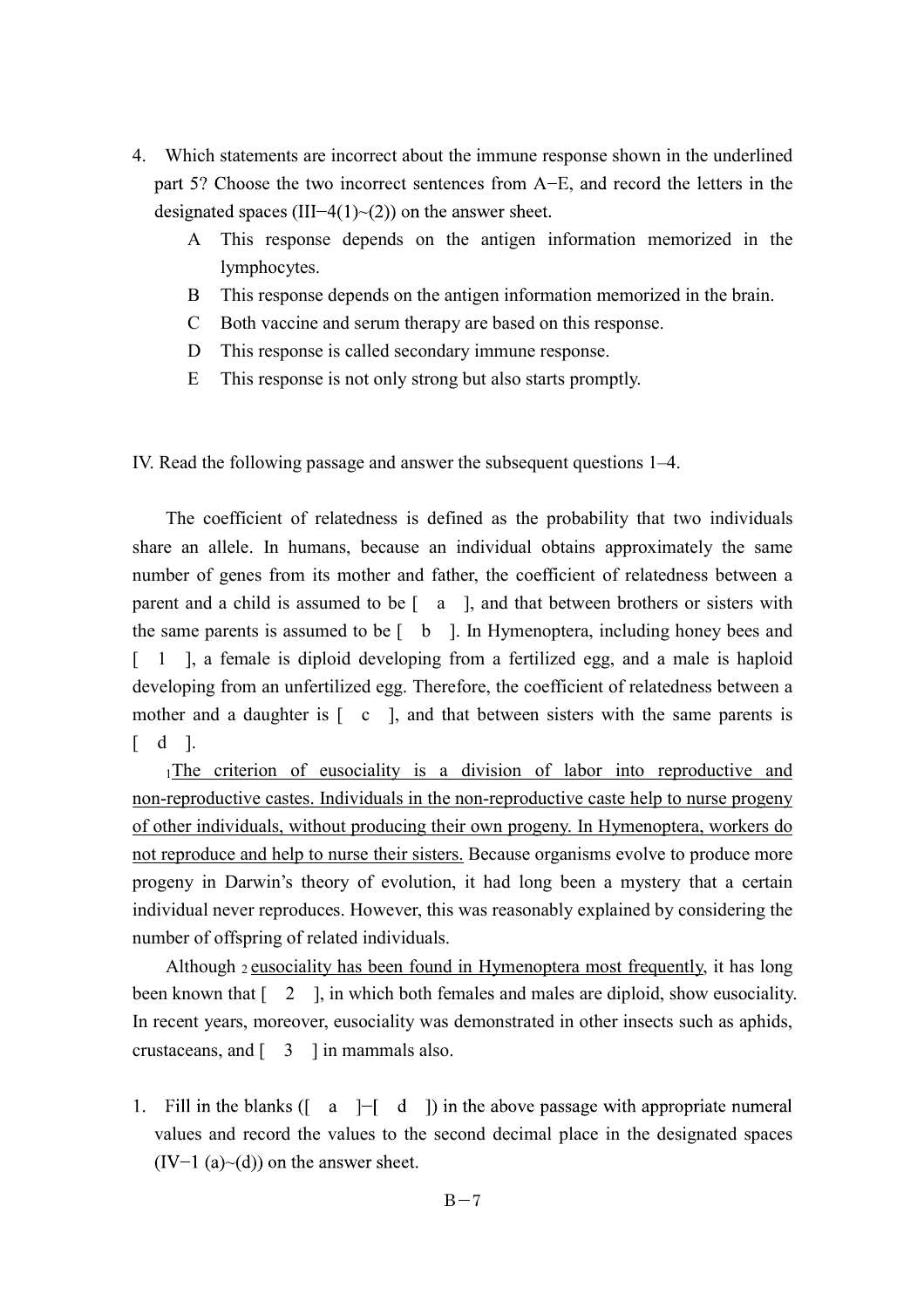2. Fill in the blanks  $($   $\begin{bmatrix} 1 \\ -1 \end{bmatrix}$   $\begin{bmatrix} 3 \\ 1 \end{bmatrix}$  in the above passage from the list given below and record the appropriate letters (A-I) in the designated spaces (IV-2 (1)~(3)) on the answer sheet.

| A ants        | B bats    | C butterflies |
|---------------|-----------|---------------|
| D dragonflies | E flies   | F moles       |
| G primates    | H rodents | I termites    |

- 3. Which condition is required for evolution of eusociality shown in the underlined part 1? Choose the most appropriate answer from A-D, and record the letter in the designated space  $(IV-3)$  on the answer sheet, where the coefficient of relatedness between a mother and a daughter is A, the coefficient of relatedness between sisters is B, the number of offspring when an individual reproduces by itself is M, and the number of offspring of her mother when an individual helps to nurse her sisters is N.
	- $A \times N > B \times M$  $B$   $A \times N$   $<$   $B \times M$  $C$   $A \times M$  >  $B \times N$  $D$   $A \times M \leq B \times N$
- 4. Why has eusociality been found most frequently in Hymenoptera as shown in the underlined statement 2? Choose the most appropriate reason from A-E, and record the letter in the designated space  $(IV-4)$  on the answer sheet.
	- A The higher coefficient of relatedness between sisters than that between a mother and a daughter
	- B High lifetime fecundity in a female
	- C Many individuals living together in a nest
	- D High ability of learning and memory
	- E High communication ability using chemical substances such as pheromones